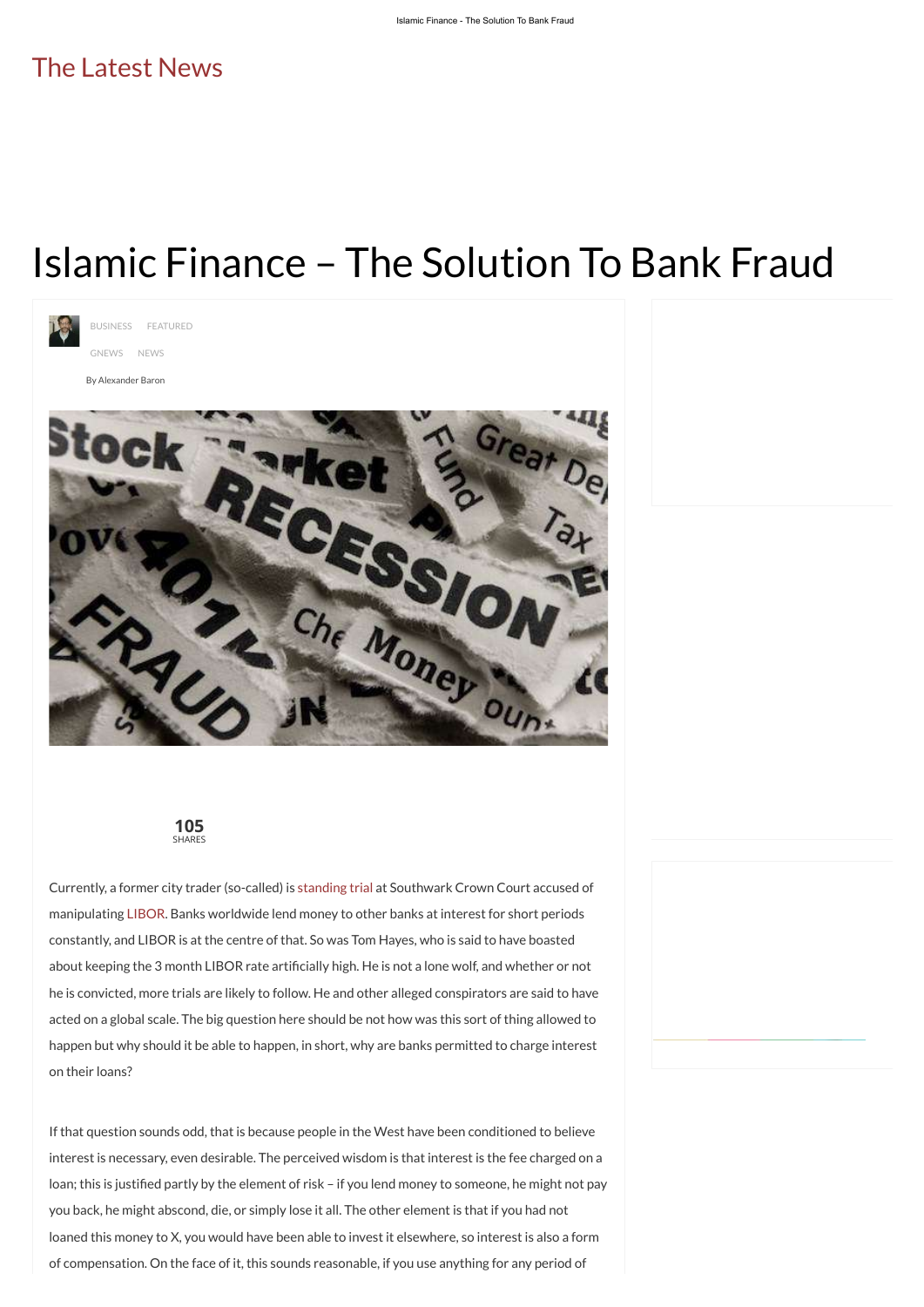time, you expect to pay a fee, be it for a taxi ride, office space, an electric lawn mower...However, charging interest on money is most definitely not [reasonable,](javascript:void(0);) not the way the banks do it, and there is in any case an alternative system.

This begs the question, if banks are permitted to create credit at the stroke of a pen, why isn't everyone else? The short answer is because they have stolen this right and have obtained a legal monopoly by way of deception. Without going into complex conspiracy theories, it is impracticable to allow everyone to create his or her own credit, but it is not impracticable for a sovereign nation to do so under the control of its parliament. Which brings us finally to Islamic banking.

Banks do not in fact lend money, rather they create it with the stroke of a pen or today with a computer entry. A simple explanation for this was given by the great Major Douglas way back in the 1920s. If you are not *au fait* with the mechanism of credit creation, the three screengrabs below will explain it as comprehensively as any layperson needs to know. If you want to learn more, you will find the works from which both the explanation and the mathematical proof are extracted at the Douglas [Internet](http://www.socred.org/) Archive. You will also find some [excellent](http://www.imdb.com/title/tt1828248/reviews-3) videos about it on YouTube.

Under Islam, interest is haram, instead, banks lend real money and the lender becomes a partner in the venture for which it is applied. So where does new money come from? This should be issued debt-free, and could be done so in the UK by the Bank of England, in the US by the Federal Reserve and in other countries by their respective central banks. In practice, the UK, the US and other countries have been issuing money debt-free for some time. And giving it to the banks! This is what quantitative easing is all about; they may dress it up with fancy language claiming the central bank purchases securities from the commercial banks who then lend this money (ie sell it at interest), but the bottom line is the banks are given this money for nothing. With an Islamic banking system and the central banks under the control of [Parliament,](http://www.islamic-banking.com/) Congress, the National Diet (Japan) etc, the entire system of lending at interest could be abolished, and most of the graft associated with banking with it. How do we go about this? Perhaps we should ask Anjem [Choudary?](https://www.infotextmanuscripts.org/tln/the-latest-news-71.pdf)